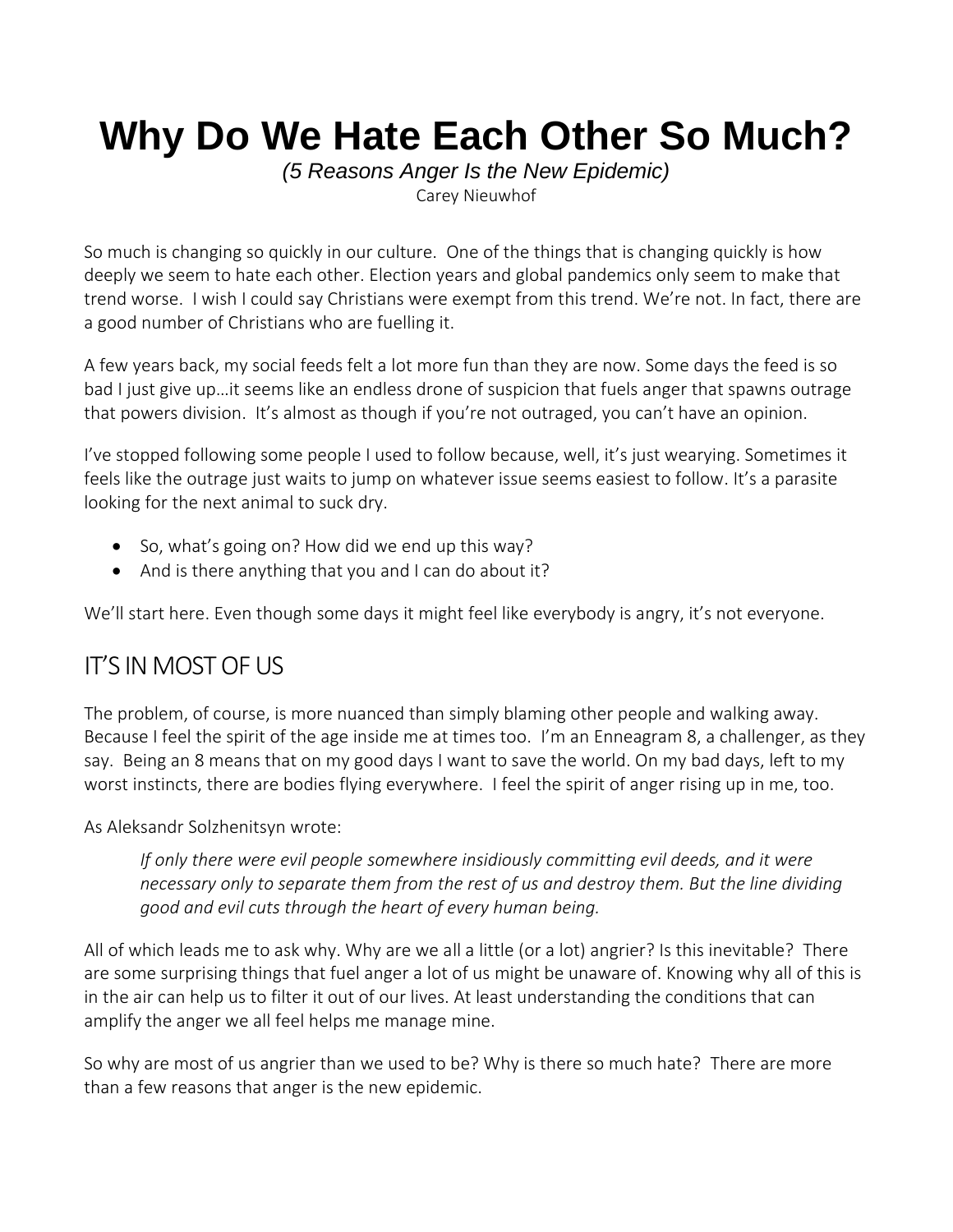#### 1. YOU'RE NATURALLY MORE AGGRESSIVE ONLINE THAN YOU ARE IN PERSON

People say and do things online they aren't comfortable doing in real life. Not only do you try to manicure your image, so you look better than you do, but unless you work hard at it, you're more naturally aggressive, more divisive and more hostile than you are person to person.

- The question is why?
- The answer? *Because you're kind of anonymous.* Even if you use a real profile pic and your username isn't something like truthtroll82317, you still don't feel the closeness you do in real life. Distance between people desensitizes people.

Generals have known this for millennia. That's why soldiers wear uniforms and wear war paint. It not only identifies you, but it disguises your humanity. It's easier to shoot you when I can't see you. Before you judge soldiers, think of how you behave in your car. Chance is, you're naturally more aggressive there too—occasionally cutting people off, tailgating, honking your horn, and not caring nearly as much as you normally do.

Every wonder why? Because you are in a 3000-pound armored vehicle. You don't see the guy bothering you as a person. You see him as a problem. So, you get way more aggressive. Think about it. Even in the supermarket, you're ruder when you have a shopping cart in your hands than when you don't.

The same dynamic is at work in social media and our life online. When you're online and you can't see the whites of someone's eyes, it's just easier to shoot. Because the internet is dehumanizing, it's easy to mistreat other humans. Bottom line? It's never been easier to be known and hide simultaneously than it is online.

#### 2. HATE GENERATES MORE CLICKS THAN LOVE

Hate generates more clicks than love.

Long before the endless fake-news arguments of today, TV news and newspaper editors figured out that bad news sells. They learned how to play into our anxiety and fear to get ratings. The 24-hour news cycle and explosion of new media have accelerated those attention-grabbing tendencies.

Social media has put that tendency on steroids. Tristan Harris [makes a compelling argument](https://www.vox.com/technology/2018/2/19/17020310/tristan-harris-facebook-twitter-humane-tech-time) that algorithms Facebook, Google and other social media agencies us intentionally prioritize outrage, because, as Harris argues, the major social and tech companies have figured out that outrage spreads faster than something that's not outrage.

Here's what's sadly true about human nature, or at least human nature in the 21st century: hate generates more clicks than love. I've struggled with this as a writer. I'm committed to making this blog and my podcast places of hope, help and encouragement. But I've also realized that if I title things positively, nobody reads it.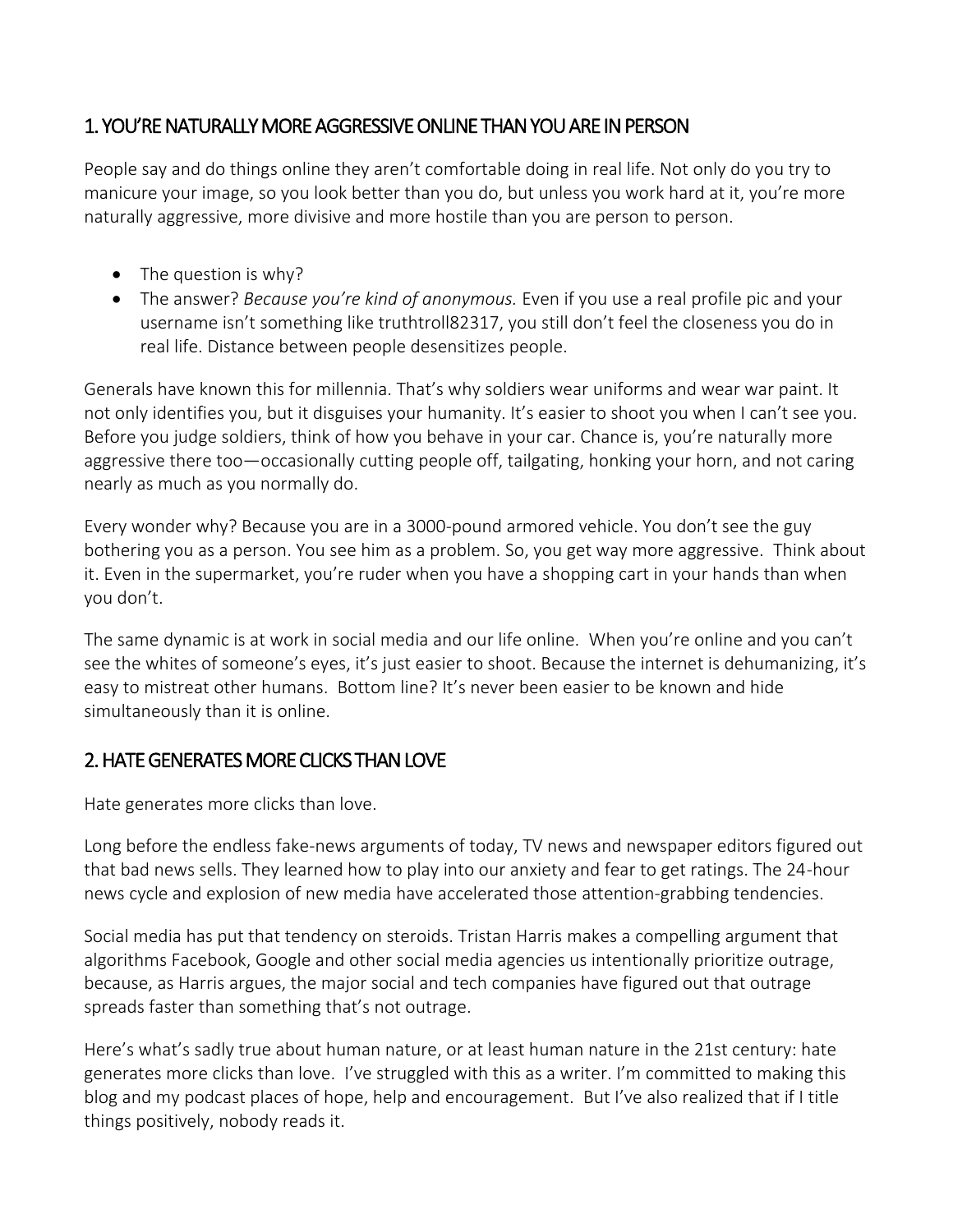For example, I could have called this post "Love Each Other More. Our World Needs It." But "Why Do We Hate Each Other So Much? (5 Reasons Anger is the New Epidemic)" is a much more compelling headline. I've experimented with titles enough to know that this phenomenon is sadly true. So, I use a little negative to generate far more positive.

When I title things, I avoid hate, outrage and (I hope) sensationalism, and I *always* try to write positive pieces, but the insight and the irony aren't lost on me that leading with a negative title gets a positive piece read. My usual structure is that I lead with the problem most people feel or experience, describe it, and move toward a solution or a few solutions. Hope, followed by help.

## 3. ANY ATTENTION CAN FEEL BETTER THAN NO ATTENTION

There's an inverse trend happening around us: thanks to technology, we've never been more connected than we are today, and we've never felt more alone.

In 2018, [the British government launched the first ever loneliness strategy,](https://www.gov.uk/government/news/pm-launches-governments-first-loneliness-strategy) appointing a minister for loneliness to deal with the deep isolation millions of people feel. While this isn't always true, sometimes lonely people will settle for any attention they can get. When you feel nothing, a click, a like or a comment can make you feel something, even if it's not nearly as satisfying as a real conversation, a real connection or true intimacy.

Sometimes I wonder if the trolls who leave angry tirades are honestly just lonely. Just hoping someone notices them. The next time you're hoping to get noticed online, put your device down and grab coffee with a friend instead. And if you struggle with friendship, make a friend. Most people are as lonely as you are. So be the first to reach out.

## 4. YOU KNOW ENOUGH TO MAKE YOUR WORLD FEEL DARK

One of the challenges everyone is navigating is the flood of information that hits us every day. From your social media feeds to breaking news flashes to the minute-by-minute invasion of notifications, buzzes, rings and haptics that disrupt our day, we're processing more information than any humans who have ever lived. This is not good.

If you flip back a few generations, you'll notice that your great-great-grandparents really only processed the information they needed to know and could act on. You only knew so many people, and when someone died, you knew them and could help by bringing the family food, attending the funeral and being part of the community that could support them.

Now, you get told several times a day about mass shootings, plane crashes, typhoons and wars that kill thousands…but you don't know anyone involved and are mostly powerless to help except to give a few dollars to relief efforts or the latest GoFundMe campaign.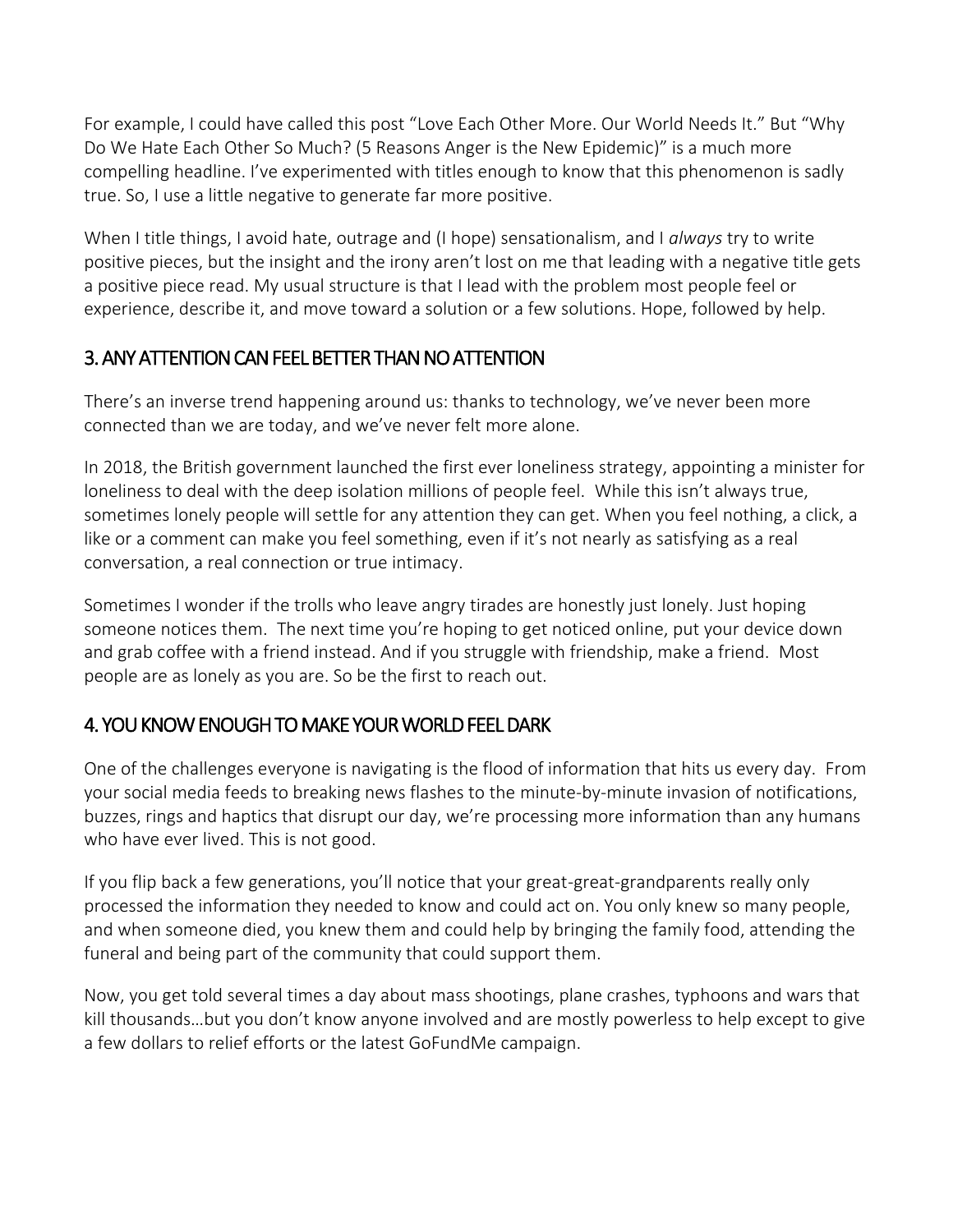Ditto with new, emails, status updates. You are bombarded every day with information you can barely process, let alone do anything about. You know what that's doing to you? It's making you cynical.

The media runs bad news, and when your friends post about their latest trip, awesome parties, or fantastic dinner, it generates bad feelings (jealousy and resentment and loneliness are profound issues associated with social media). Cynicism roots itself in knowledge. The more you know, the more cynical you become. The reason you were so happy when you were younger is you and I were kind of stupid. Ignorance is bliss.

But now, every single day, you see how poorly we treat each other as humans. You see that you weren't invited to the party, didn't get to hang with your friends, aren't moving into that gorgeous dream house your college roommate is and that 200 people died in a plane crash…and it leaves you sad.

Your character actually needs a lot of refinement, and you need to deepen your spiritual maturity to use social media and navigate the news these days. Or at least I do. But at least this explains why you feel the way you feel so many days.

### 5. ANGER CAN GET YOU HEARD, EVEN WHEN YOU HAVE NOTHING TO SAY

Many people would say the opposite of love isn't hate. It's indifference. I think that's true. And when it feels like the world is indifferent to you and you're unloved, anger can be a way to get someone's attention. Sadly, anger can get you heard, even when you have nothing to say. The next time you feel the urge to rage, remember, you're not alone. You are loved.

# SO, WHAT DO YOU DO?

The future can be dark, or it can be different. Personally, I'm putting my heart behind different. And better. Here are four questions to ask next time you post, write, blog, podcast, or shoot that email or text.

- 1) *What's my real motive? Am I trying to help, hurt, or just get noticed?*
- 2) *Are people better off, or worse off, for having read what I posted?*
- 3) *Am I calling out the worst in people, or attempting to bring out the best?*
- 4) *If the person I'm writing to was in the room looking me in the eye, would I say the same thing in the same way?*

I don't always get that right, but I've found these questions really help me filter my emotions and help me process what I'm feeling. Speaking of which, what do you do with the junk you feel—the loneliness, the anger, the outrage?

Here's the best thing I know how to do: Process privately. Help publicly. Processing privately can be as simple as praying about it and waiting 24 hours before you do a thing. Often that's enough.